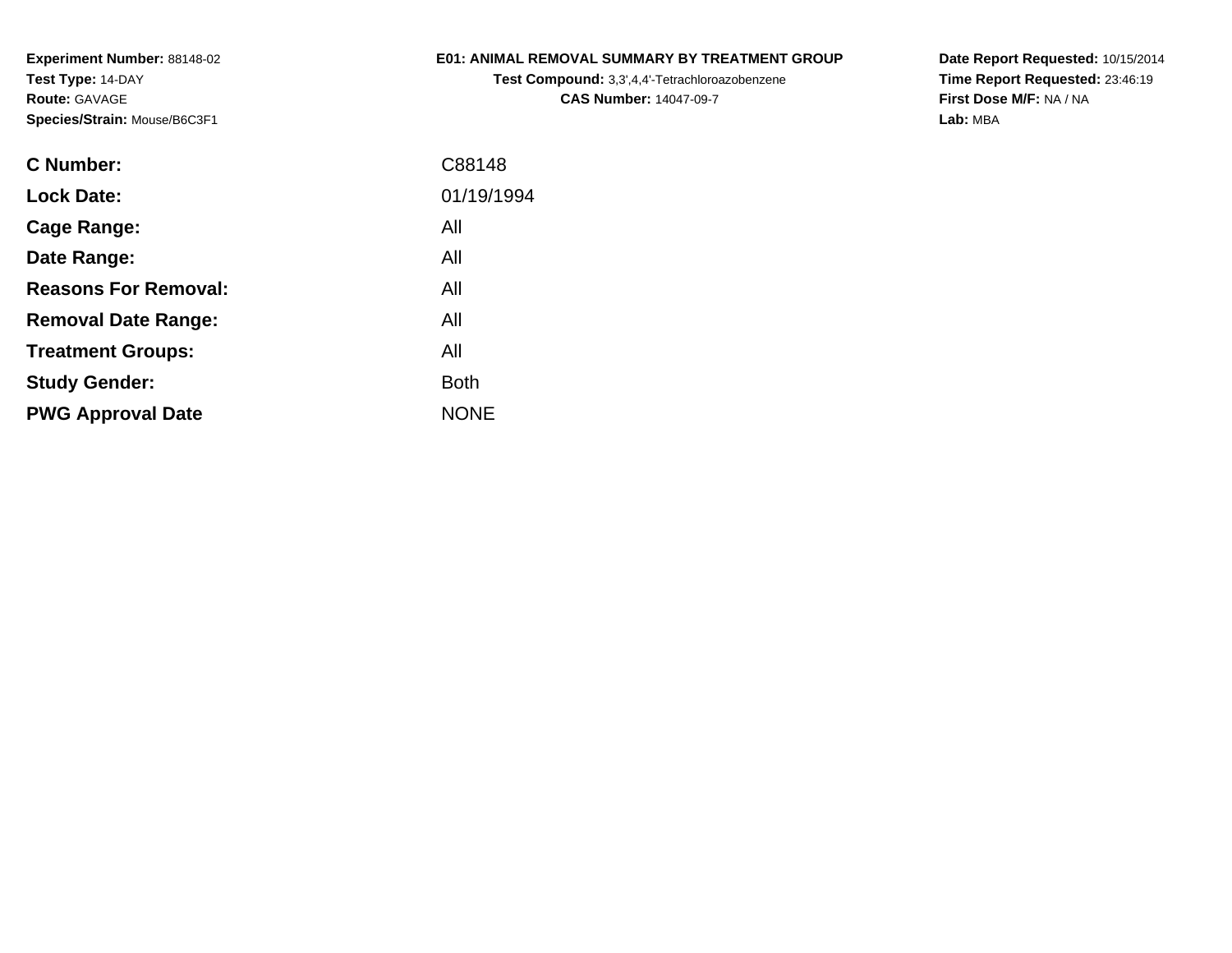## **E01: ANIMAL REMOVAL SUMMARY BY TREATMENT GROUP**

**Test Compound:** 3,3',4,4'-Tetrachloroazobenzene

**CAS Number:** 14047-09-7

**Date Report Requested:** 10/15/2014**Time Report Requested:** 23:46:19**First Dose M/F:** NA / NA**Lab:** MBA

#### **MALE**

| <b>TREATMENT</b> | <b>Terminal</b><br><b>Sacrifice</b> |
|------------------|-------------------------------------|
| 0 MG/KG          | 5                                   |
| 1 MG/KG          | 5                                   |
| 3.2 MG/KG        | 5                                   |
| 10 MG/KG         | -5                                  |
| 32 MG/KG         | -5                                  |
| MG/KG<br>100     | -5                                  |
| <b>TOTAL</b>     | 30                                  |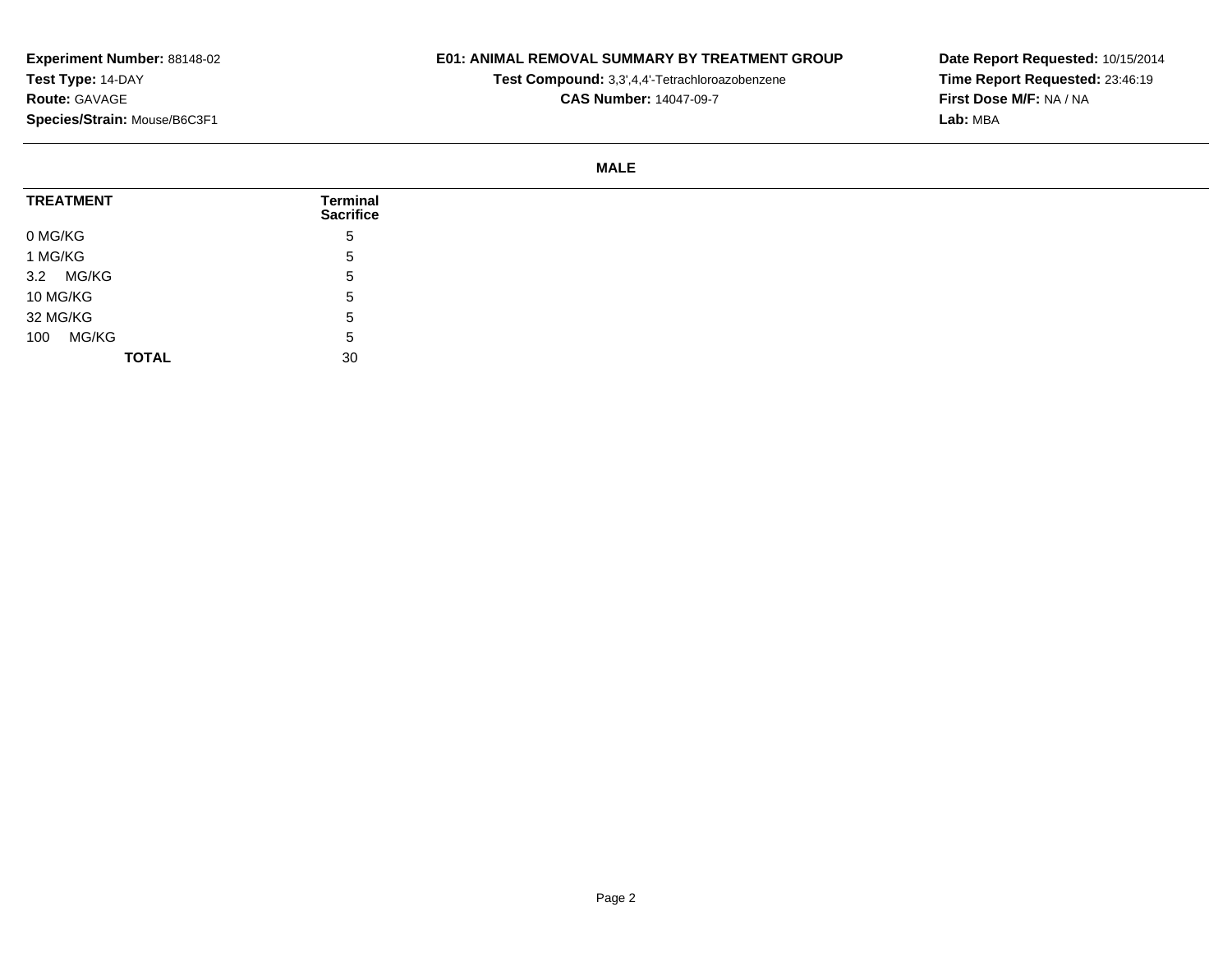## **E01: ANIMAL REMOVAL SUMMARY BY TREATMENT GROUP**

**Test Compound:** 3,3',4,4'-Tetrachloroazobenzene**CAS Number:** 14047-09-7

\*\*\*END OF MALE DATA\*\*\*

**Date Report Requested:** 10/15/2014**Time Report Requested:** 23:46:19**First Dose M/F:** NA / NA**Lab:** MBA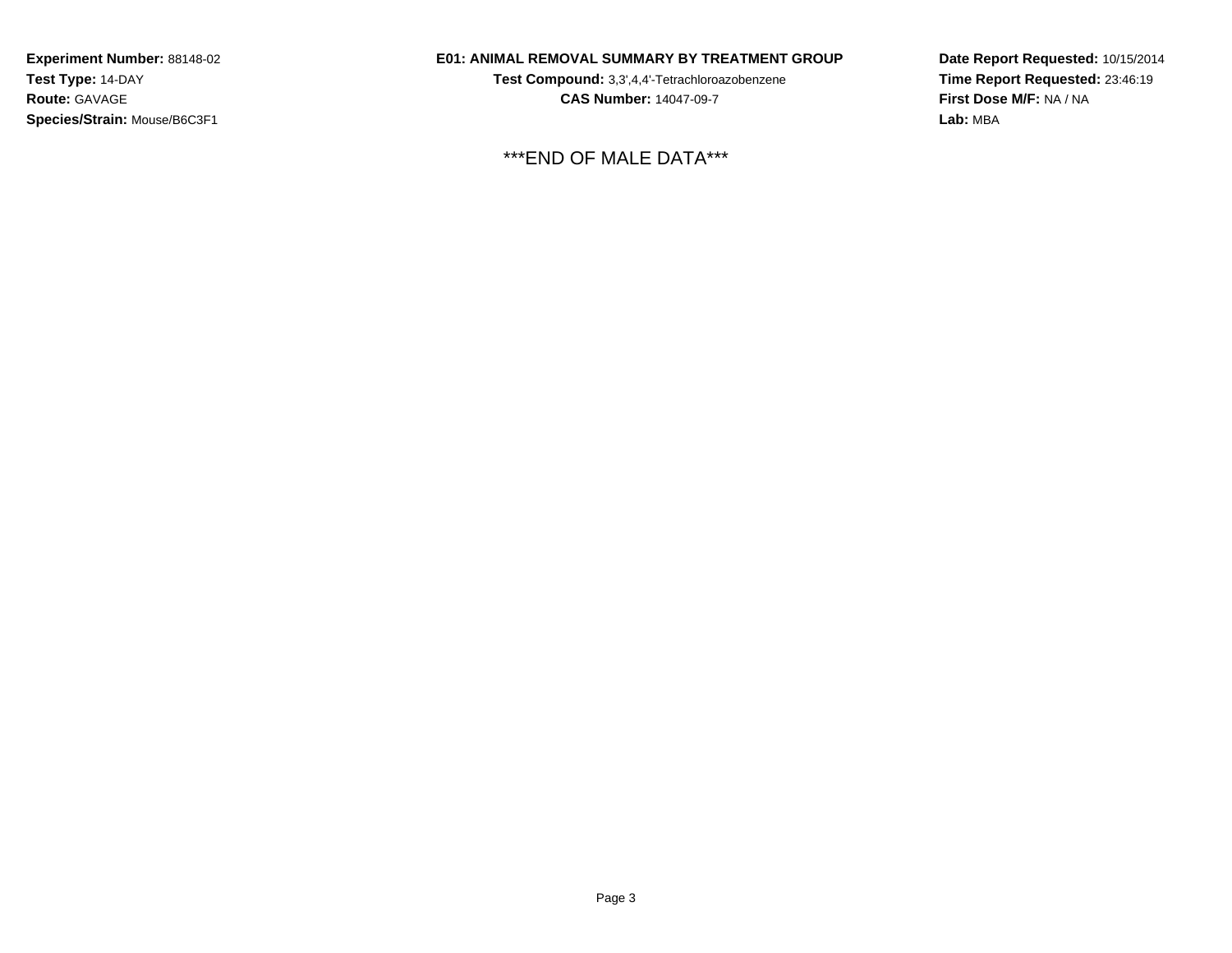## **E01: ANIMAL REMOVAL SUMMARY BY TREATMENT GROUP**

**Test Compound:** 3,3',4,4'-Tetrachloroazobenzene

**CAS Number:** 14047-09-7

**Date Report Requested:** 10/15/2014**Time Report Requested:** 23:46:19**First Dose M/F:** NA / NA**Lab:** MBA

#### **FEMALE**

| <b>TREATMENT</b> | <b>Terminal</b><br><b>Sacrifice</b> |
|------------------|-------------------------------------|
| 0 MG/KG          | 5                                   |
| 1 MG/KG          | $\mathbf{p}$                        |
| 3.2 MG/KG        | <sub>5</sub>                        |
| 10 MG/KG         | $\mathbf b$                         |
| 32 MG/KG         | 5                                   |
| MG/KG<br>100     | 5                                   |
| <b>TOTAL</b>     | 30                                  |